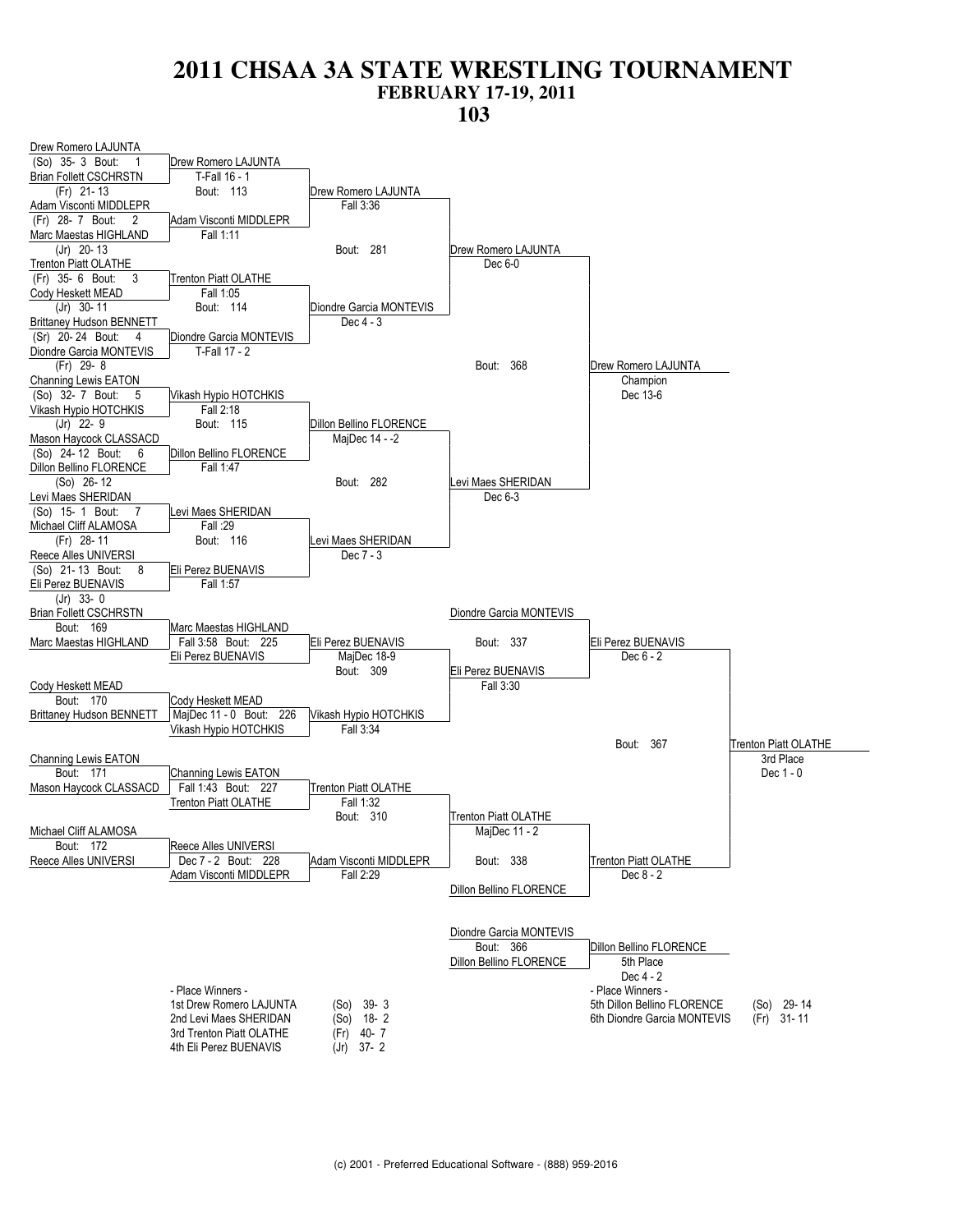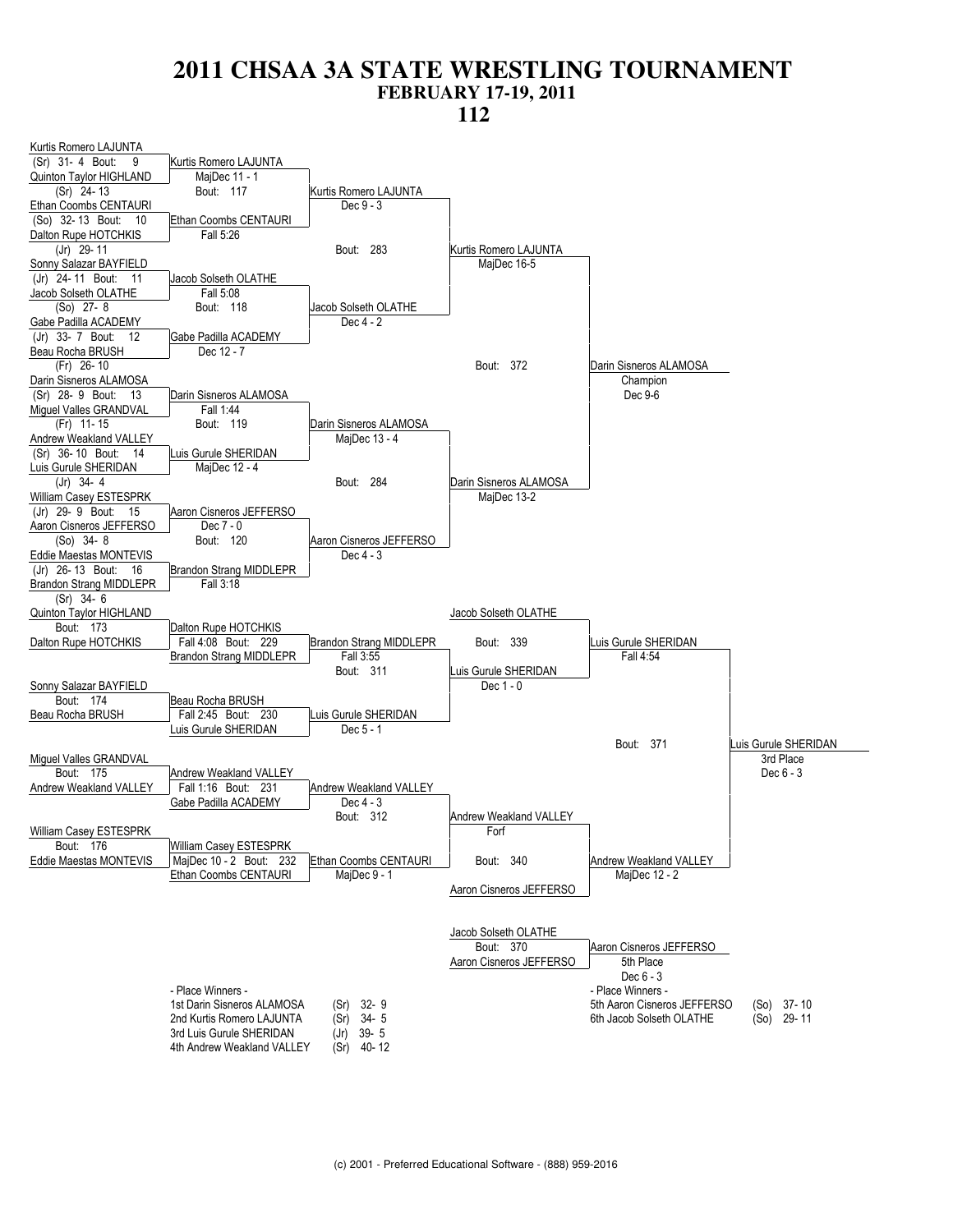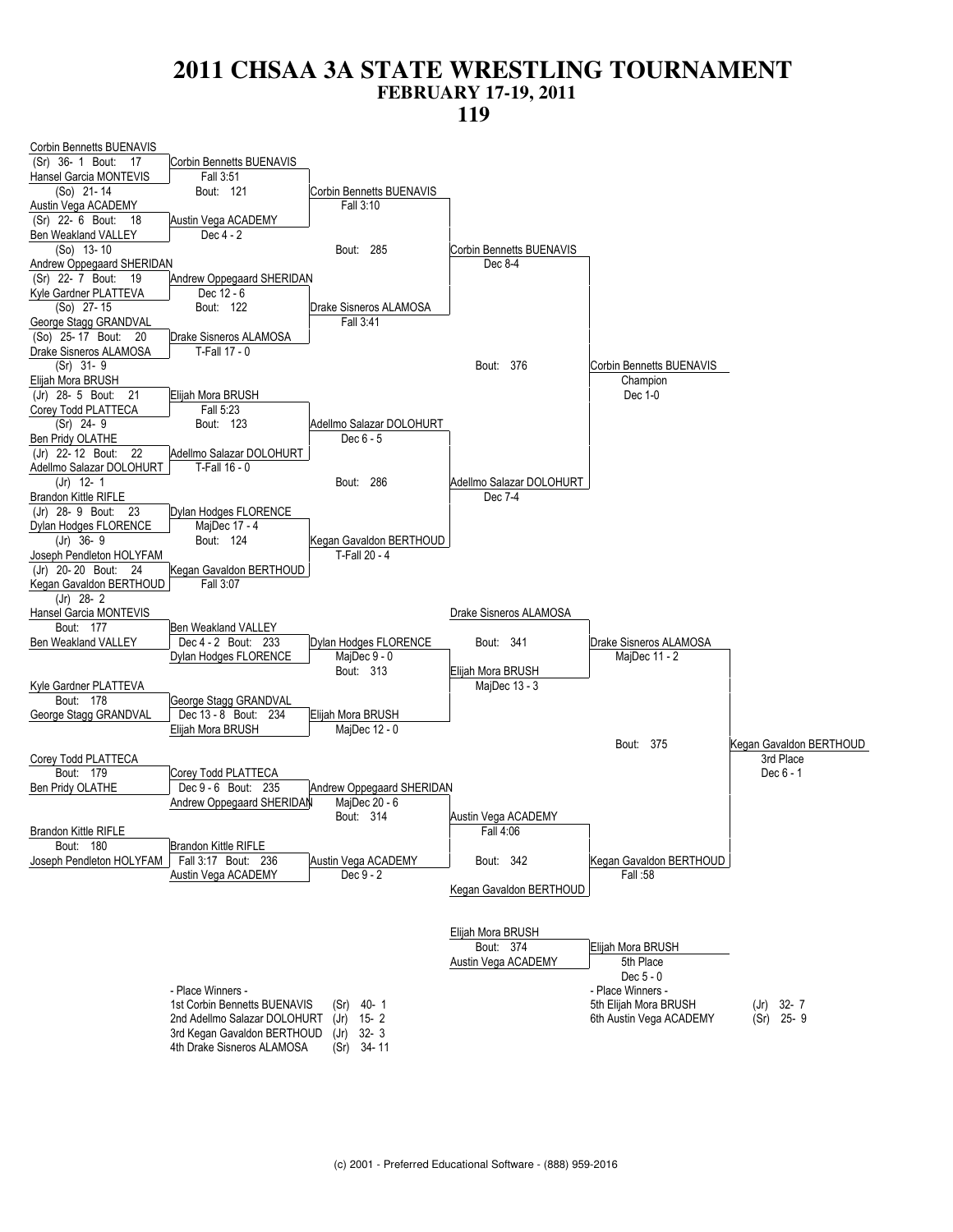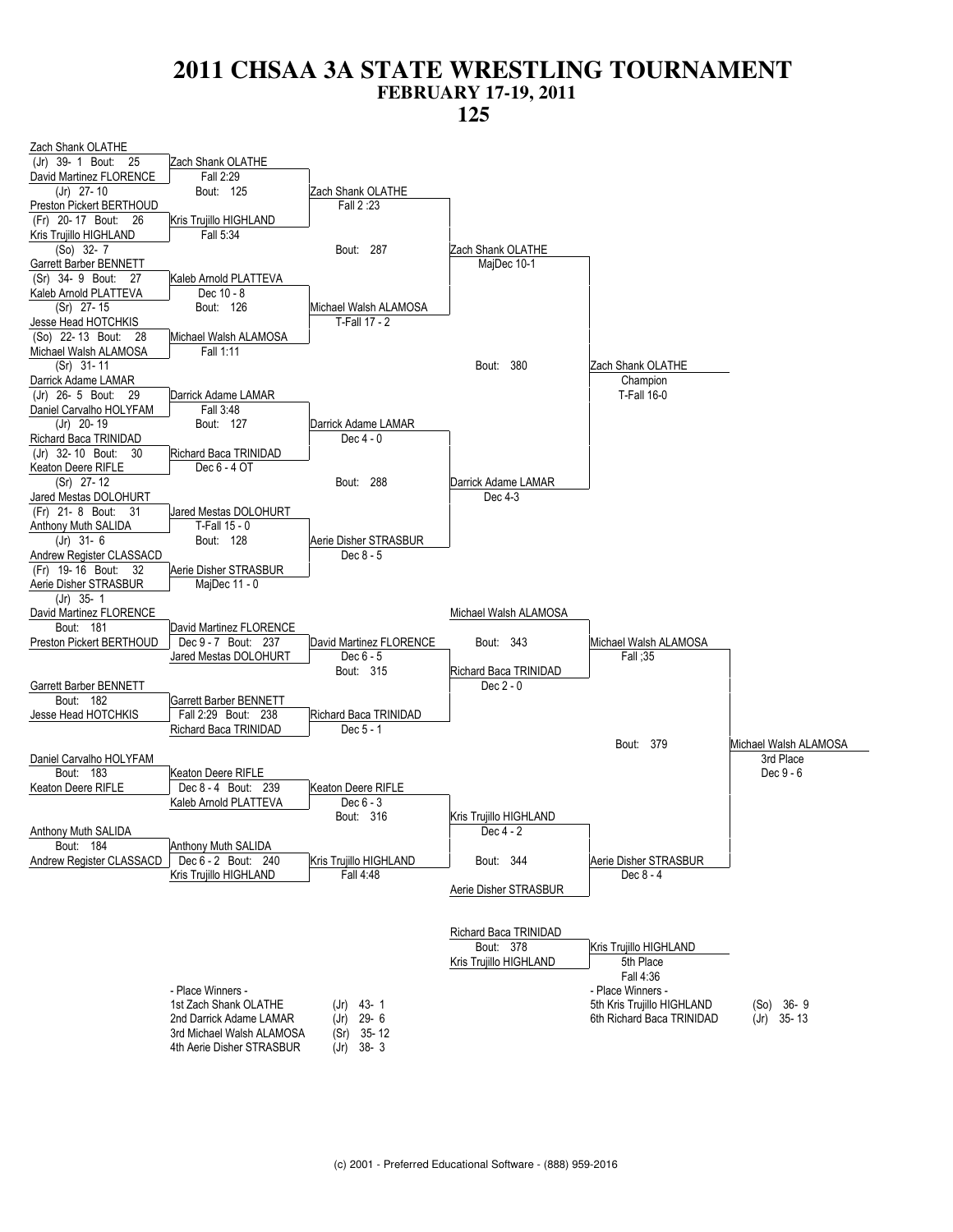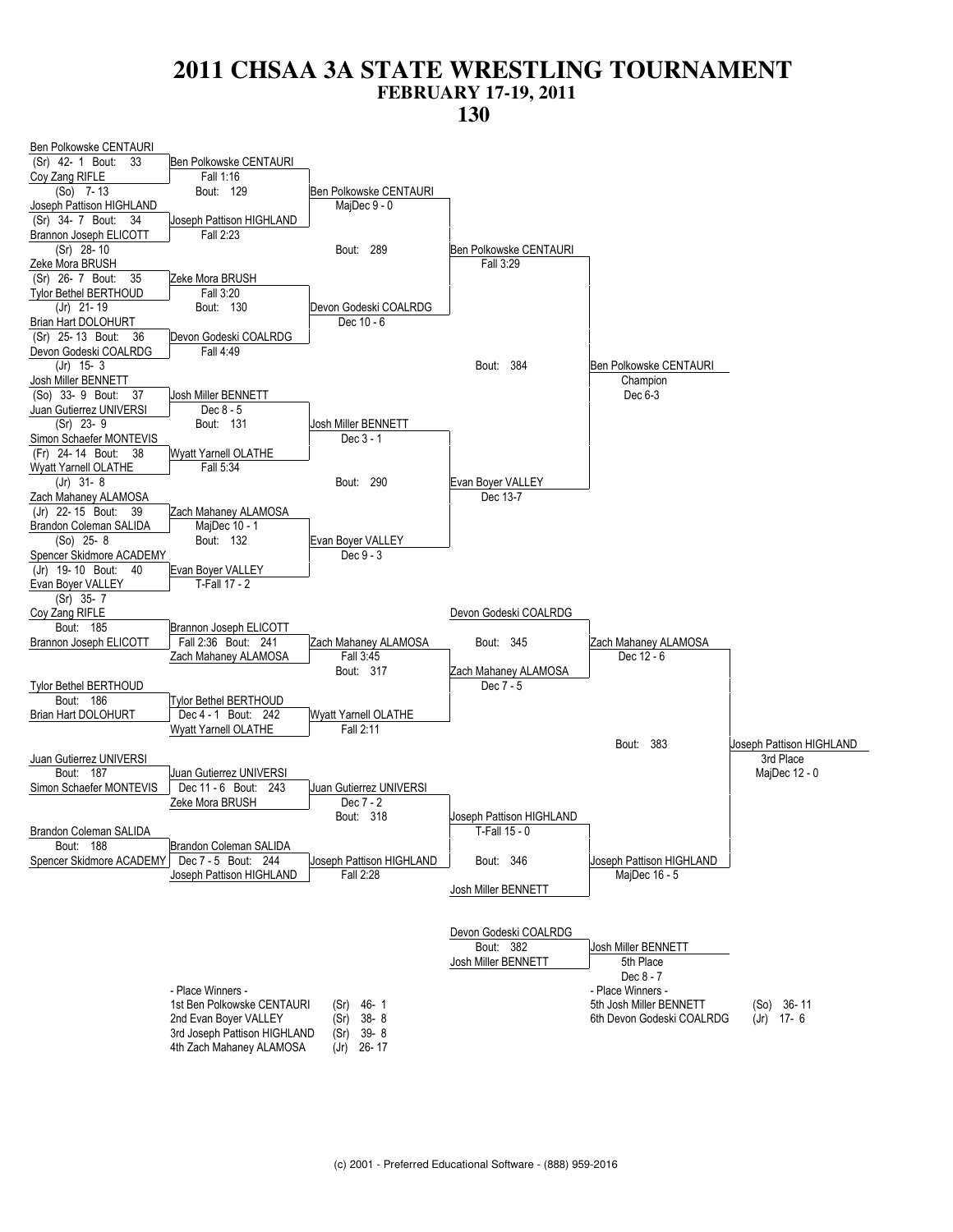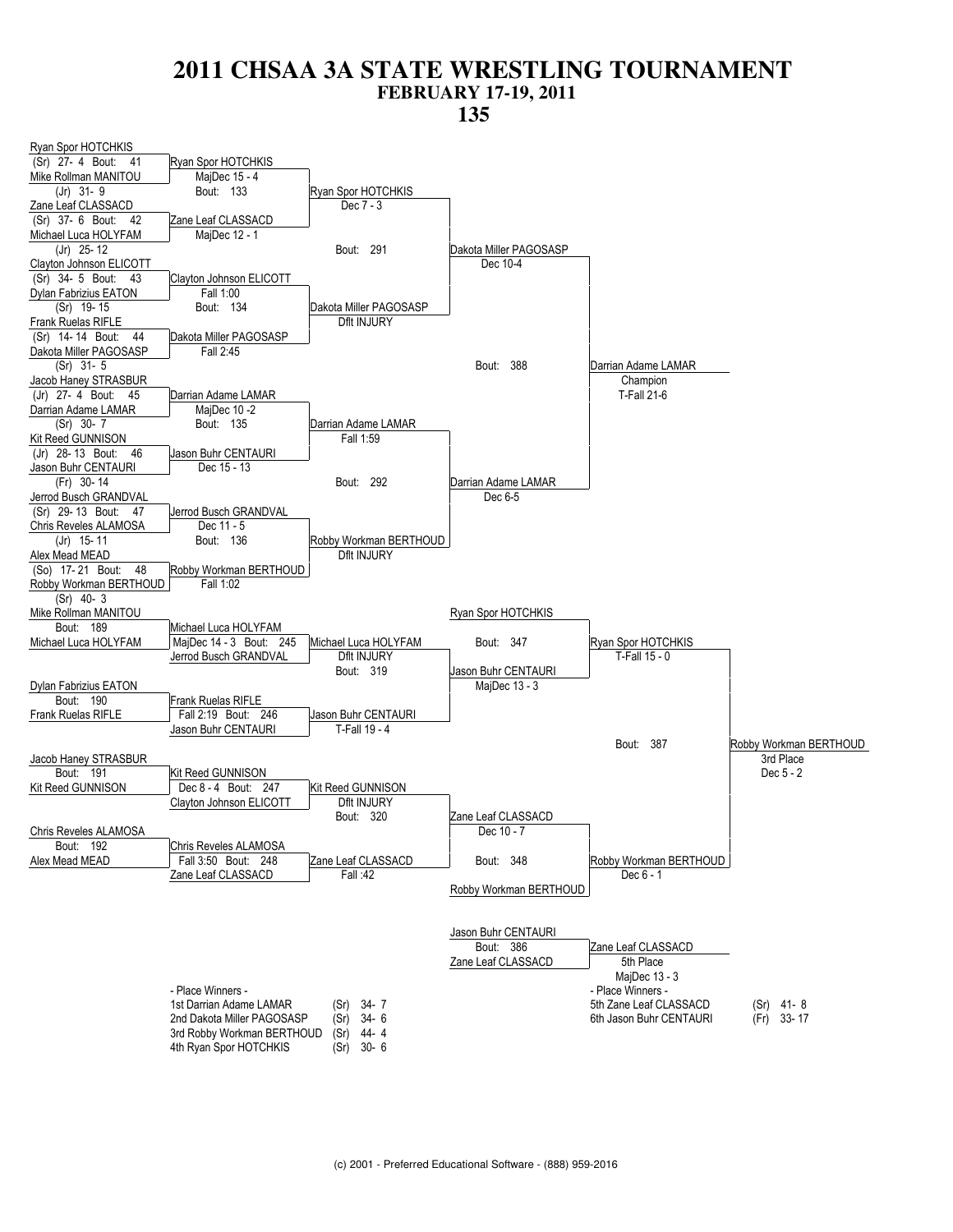![](_page_6_Figure_2.jpeg)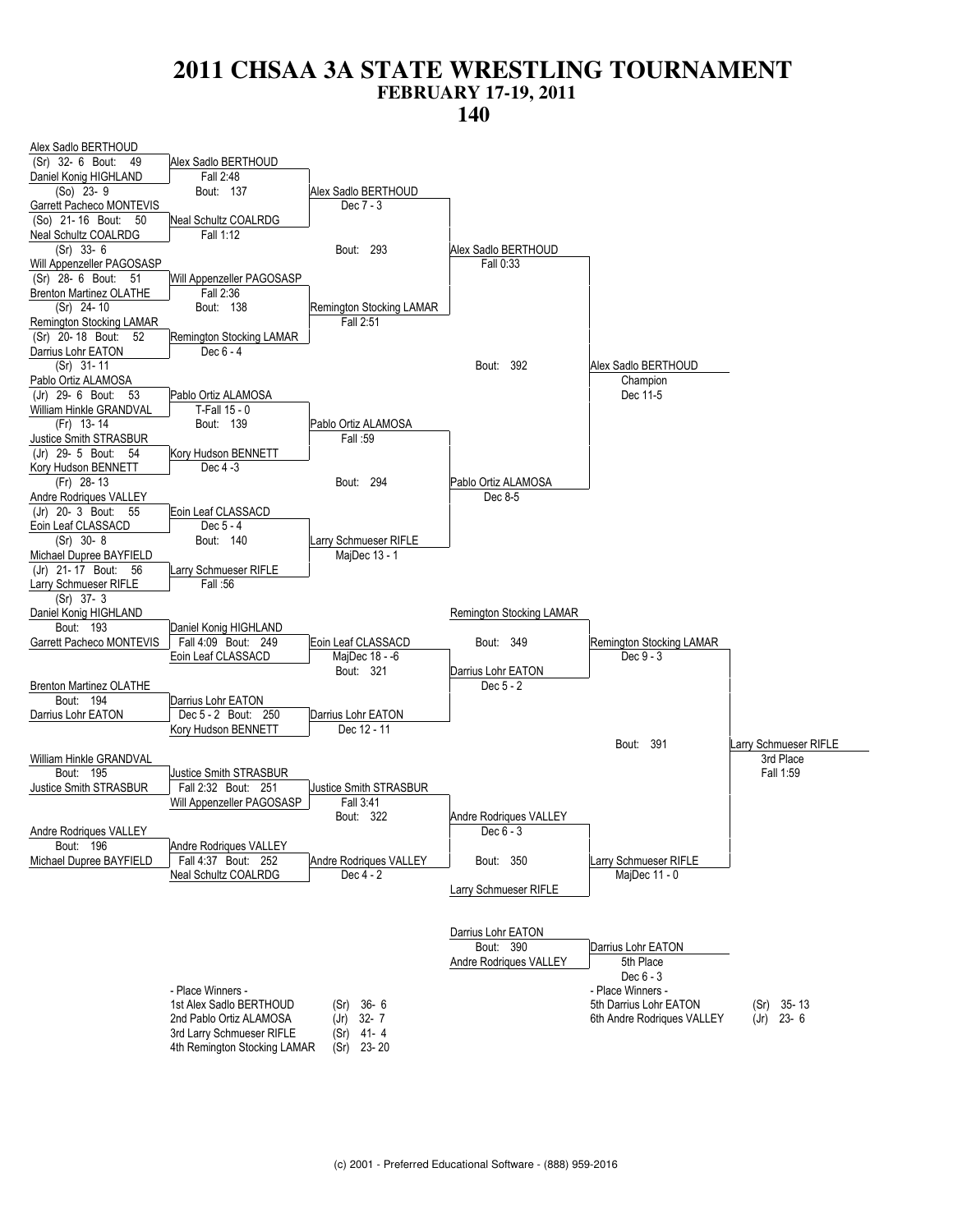![](_page_7_Figure_2.jpeg)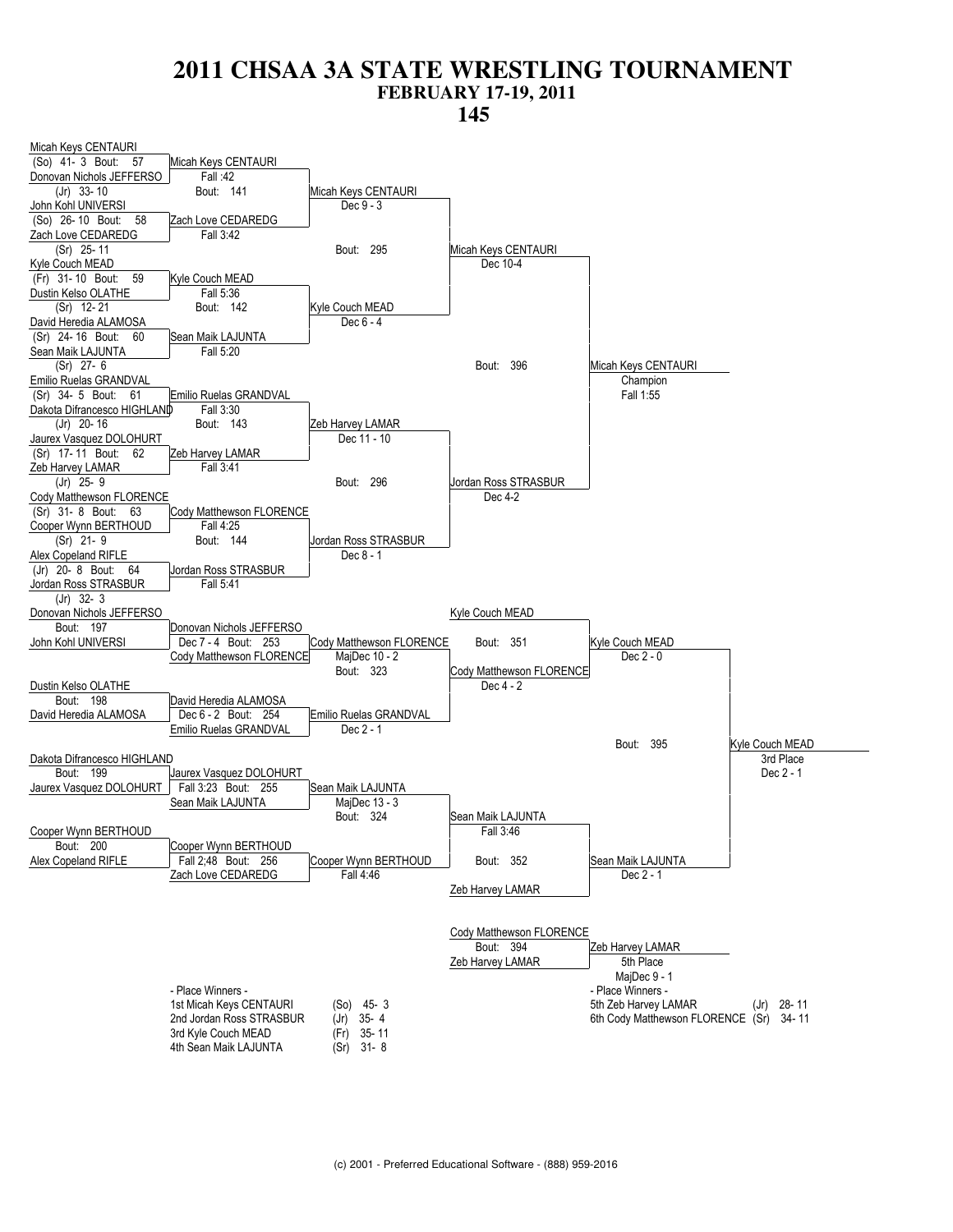![](_page_8_Figure_2.jpeg)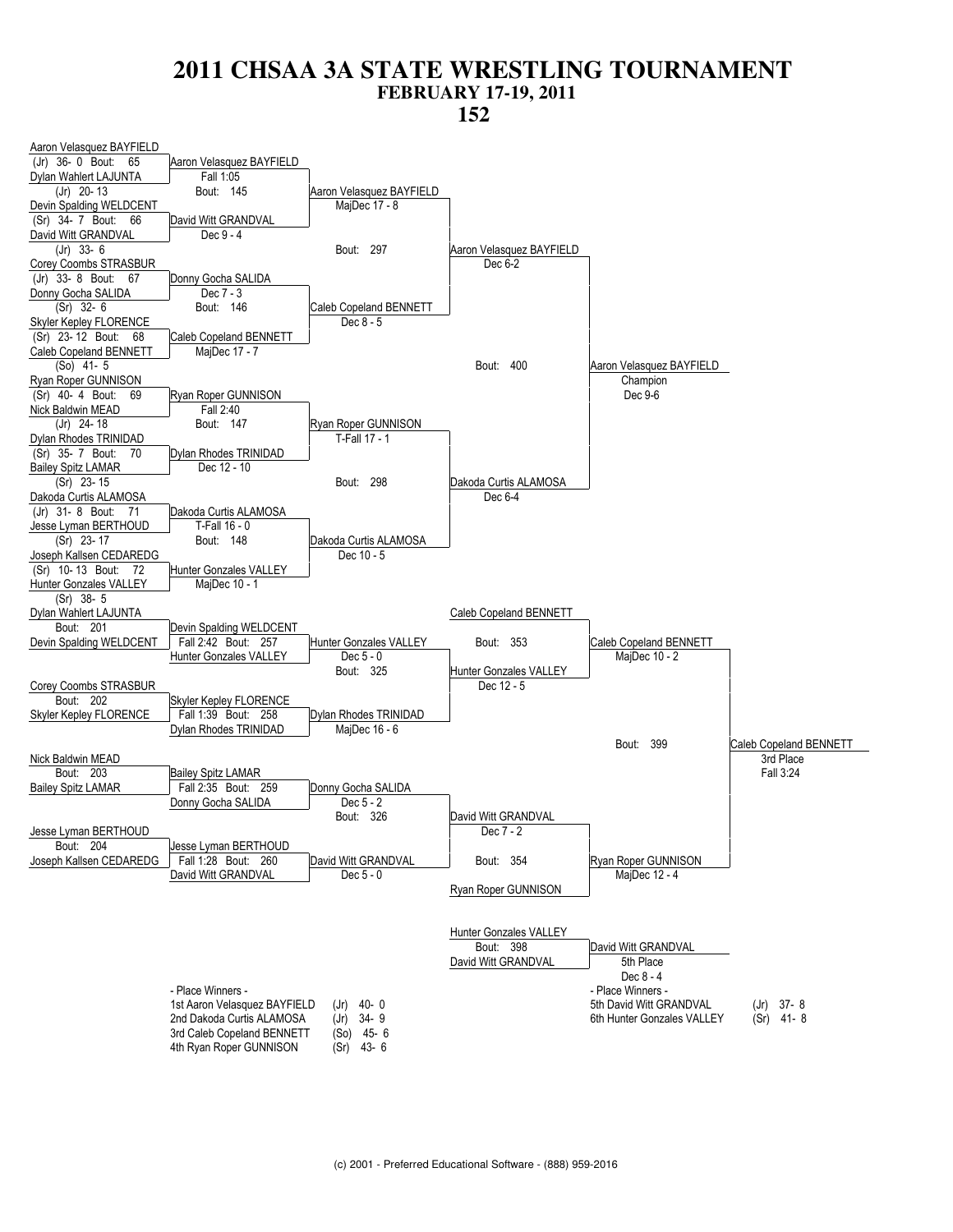![](_page_9_Figure_2.jpeg)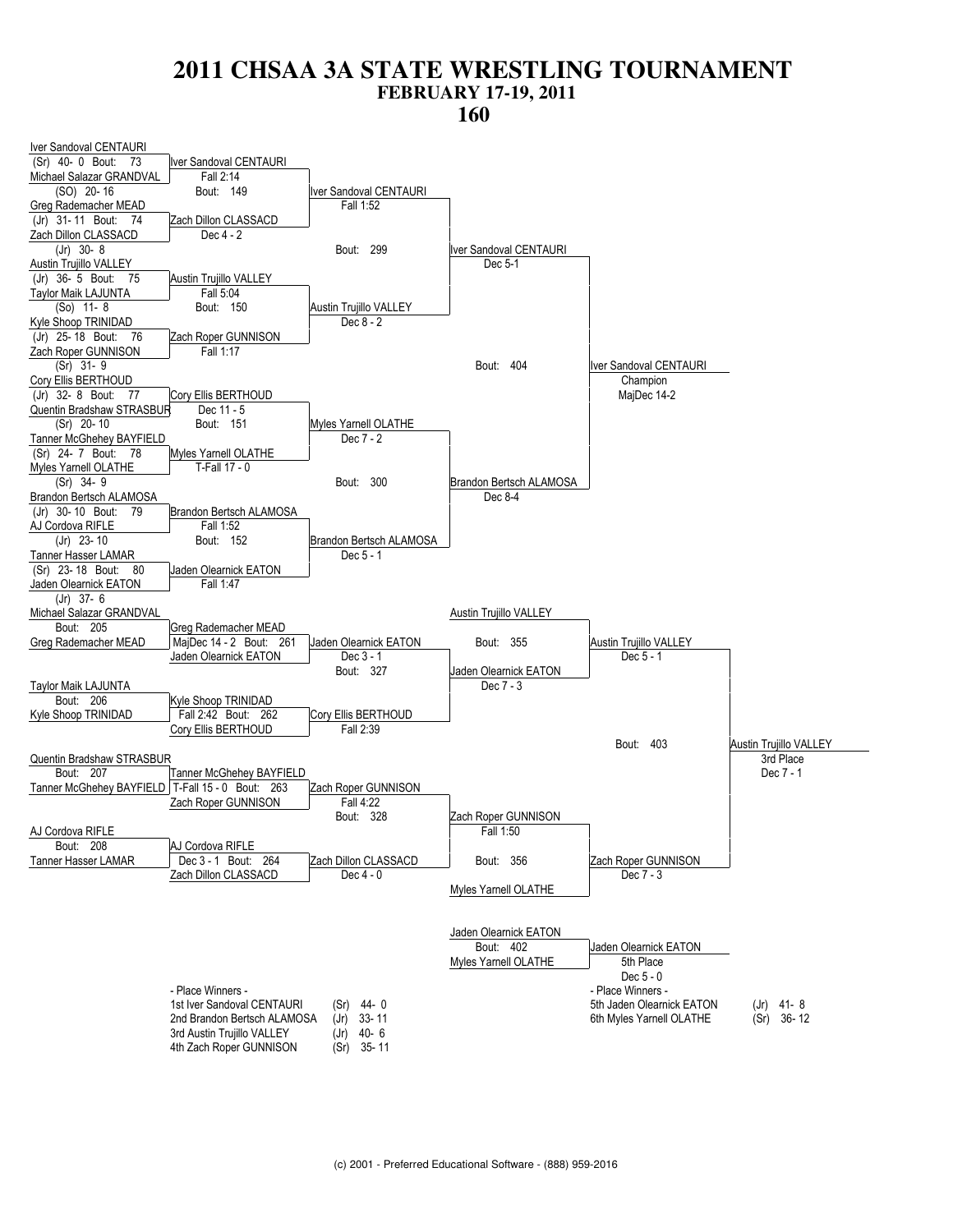![](_page_10_Figure_2.jpeg)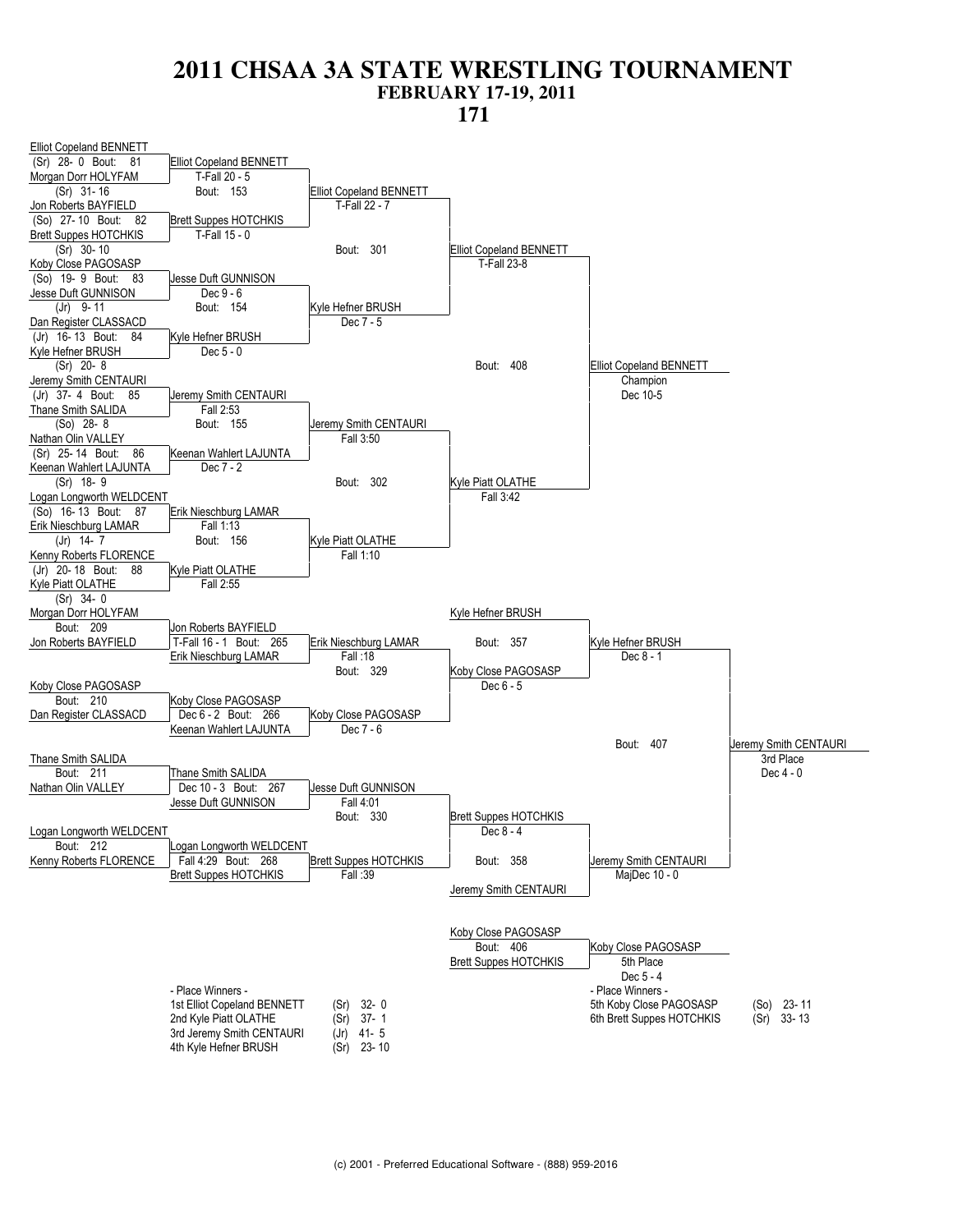![](_page_11_Figure_2.jpeg)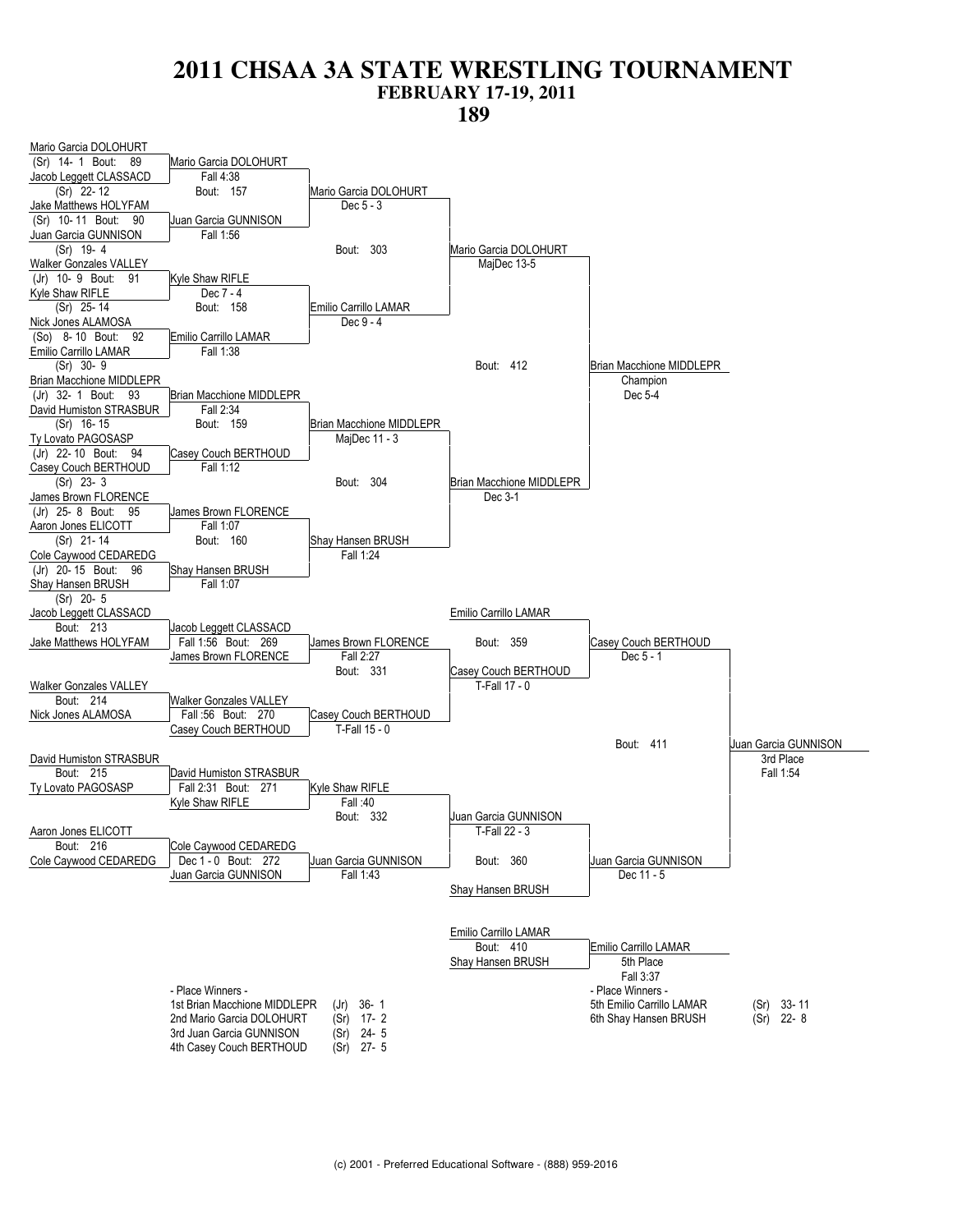![](_page_12_Figure_2.jpeg)